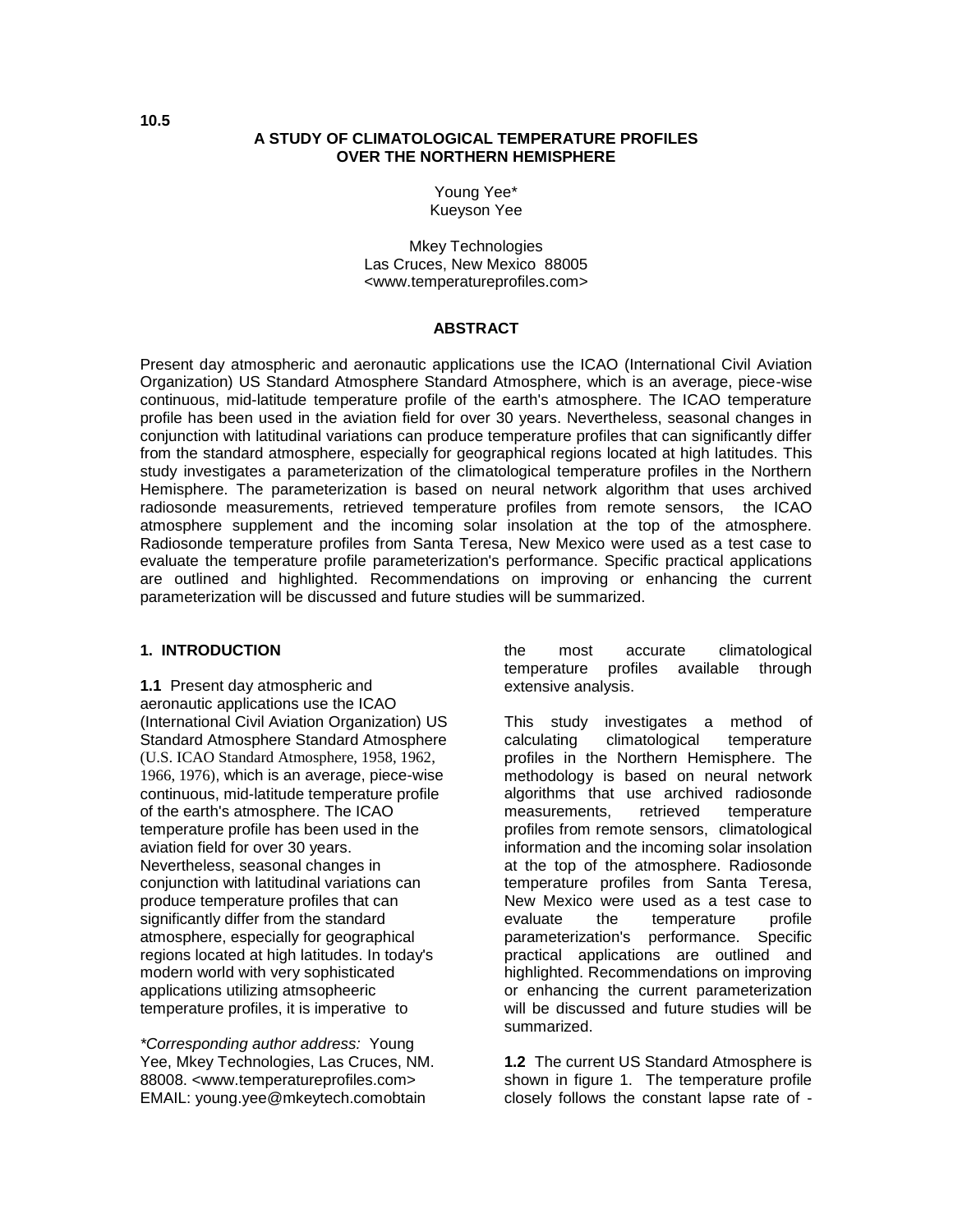6.5 degrees per kilometer in atmospheric height.





**1.3** There are latitudinal variations of the standard atmosphere as evidence by global satellite temperature retrievals such as the AIRS global daytime air temperature retrievals at 700mb (figure 2).



 Figure 2. AIRS satellite measurement of the daytime air temperature over the world at 700mb for May 2009 showing latitudinal variations of temperatures at that level (NOAA product).

#### **2. TEMPERATURE PROFILING MEASUREMENTS**

Temperature profiling of the atmosphere can be measured either indirectly by remote sensing techniques or by point measurements such as balloon borne instrumentations. Ground based temperature measurements can be obtained by microwave, acoustic, or infrared sensors. Temperature profiles can also be obtained

through satellite based sounders such as the TIROS Operational Vertical Sounder (TOVS) system and the GOES satellite. A brief description of these instruments is given. Table 1 is a tabulation of various meteorological sensors and their associated characteristics.

### **2.1** GROUND BASED MICROWAVE RADIOMETERS

 The ground based microwave radiometer is capable of measuring temperature profiles from the surface up to 10 km height (Radiometrics, 1997; Measure and Yee, 1992; Yee and Measure, 1992). The microwave radiometer incorporates a frequency agile local oscillator permitting frequency tuning in the 22-30 GHz and 51- 59 GHz regions. The tunable frequencies cover the oxygen band, water line, and window region thereby allowing measurements of temperature, water vapor, and liquid water. Past field experiments have shown the instrument to be reasonably reliable and portable.

#### **2.2** SATELLITE REMOTE SOUNDERS

The GOES I-M Sounder is a 19-channel radiometer that senses specific data parameters for atmospheric temperature and moisture profiles, surface and cloud top temperature, and ozone distribution (Menzel, 1995; Hayden and Schmit, 1994). The satellite Sounder system is able to measure profiles over remote locations where ground-based balloon systems are absent. The Sounder has 4 sets of detectors:

visible (.7 micrometer)

long wave IR (12-14.7 micrometers) medium wave IR (6.5-11 micrometers) short wave IR (3.7-4.5 micrometers).

### NOAA SATELLITE

The TIROS Operational Vertical Sounder (TOVS) system is used to infer temperature and winds. The system consists of three separate instruments: High Resolution Infrared Radiation Sounder (HIRS), Microwave Sounding Unit (MSU) and Stratospheric Sounding Unit (SSU). The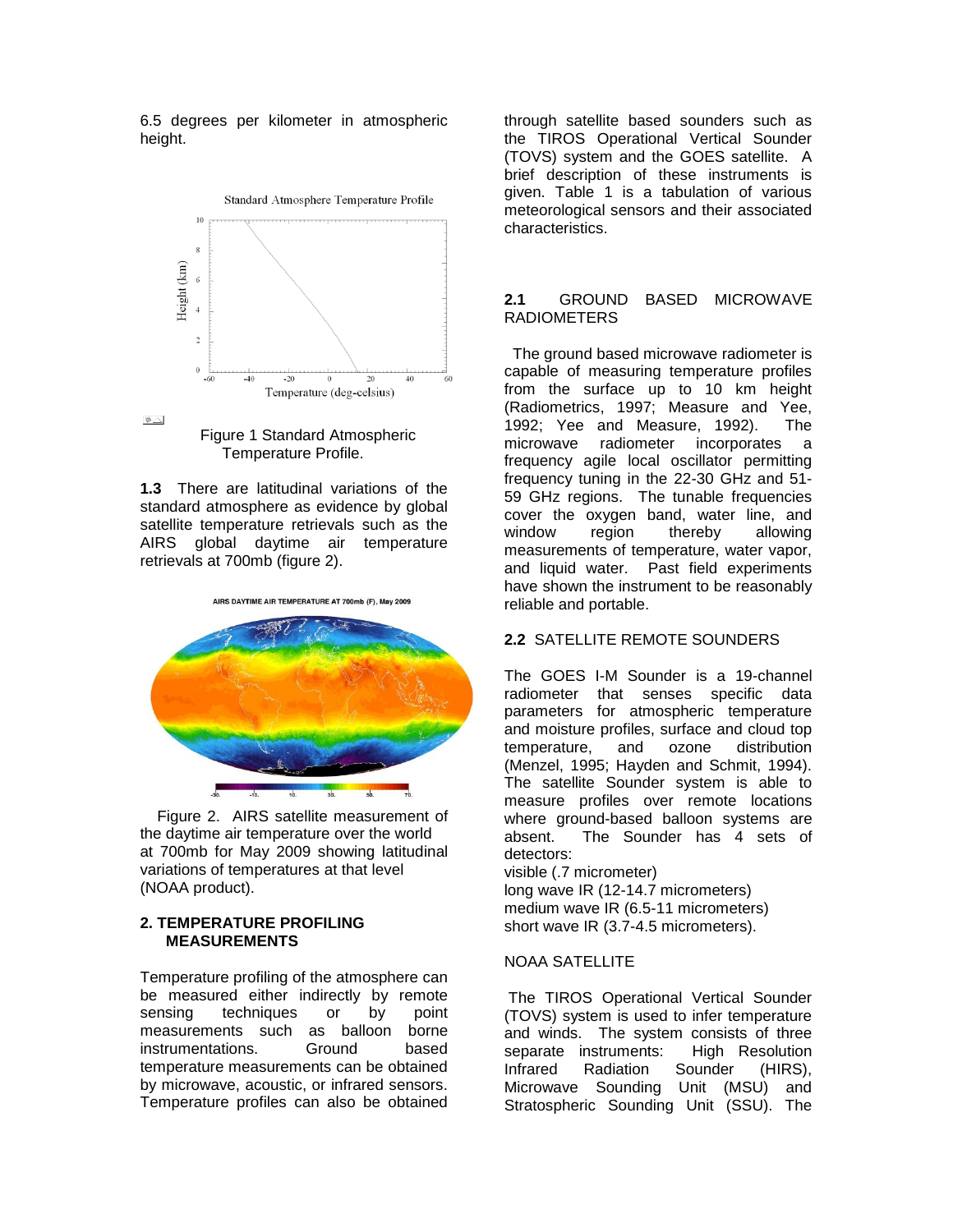HIRS instrument is a step-scanned multichannel spectrometer with 20 channels primarily in the infrared region of the spectrum. These 20 spectral bands permit the calculation of the vertical temperature profile from Earth's surface to about 40 km. Multispectral data from one visible channel (0.69 micrometers), seven shortwave channels (3.7 to 4.6 micrometers) and twelve longwave channels (6.5 to 15 micrometers) are obtained from a single telescope and a rotating filter wheel containing twenty individual filters. The instantaneous FOV (Field Of View) is 1.3 to 1.4 degrees from an altitude of 833 kilometers, encompassing an area of approximately 19-20 kilometers at nadir on the Earth. The swath width is about 2300 km. (Kidder & Vonder Haar, 1995)

### **2.3** RADIOSONDE

The radiosonde is a balloon-borne instrument for the simultaneous measurement and transmission of meteorological data producing vertical profiles of atmospheric pressure, temperature, humidity, and wind speed and direction. Newer radiosondes employ GPS (Global Positioning Satellites) to derive the winds as the balloon ascends. The balloon ascends from the surface up to 20-30 km height over approximately 1-2 hour period.

### **2.4** ROCKETSONDE

The rocketsonde is a [sounding rocket](http://en.wikipedia.org/wiki/Sounding_rocket) which is composed of a rocket and meteorological instrumentations that can record the temperature, relative humidity, wind speed and direction, atmospheric pressure, air density, altitude and latitude/longitude (Marconi). A typical rocketsonde is capable of recording weather measurements up to an altitude of 75,000 m. Common meteorological rockets (rocketsondes) are the [Loki](http://en.wikipedia.org/wiki/Loki_%28rocket%29) and [Super Loki.](http://en.wikipedia.org/wiki/Loki_%28rocket%29) Rocketsondes allow exploration of the stratosphere and mesosphere (W.L. Webb).

### **3. TEMPERATURE PROFILE METHODOLOGY**

The temperature profile model is based on a neural network algorithm that uses archived radiosonde data, retrieved temperature

profiles from remote sounders, climatological information and the solar insolation at the top of the earth's atmosphere.

Pioneer neural network research in atmospheric sciences was conducted at the former Atmospheric Sciences Laboratory in the early 1990's (Measure & Yee, 1992). The research involved experimentation with neural network methods to retrieve temperature profiles from ground based microwave radiometers (Yee & Measure, 1992) as well as from satellite radiance measurements. Neural networks were trained using simulated microwave radiometric measurements and archived radiosonde measurements to produce vertical profiles of temperature from the surface to approximately 10 kilometers. Those experiments yielded errors comparable to those achieved by other sounder based methods. Neural networks are ideally suited for processing and assimulating diverse data measurements and analyzing large data sets.

Features of the Algorithm

- The model produces a mean seasonal temperature profile with latitudinal dependence for the Northern Hemisphere.
- The model is a neural network based algorithm that uses the archived radiosonde measurements, retrieved temperature profiles from remote sensors, climatological information and the solar insolation at the top of the atmosphere.
- Valid from sea level up to 10 kilometers atmospheric height.

Figure 3 is an analysis the mean temperature profiles for four different latitudinal belts (20 deg N, 40 deg N, 60 deg N, and 80 deg N).

# **4. CASE STUDY**

For the case study, radiosonde observations from the El Paso/Santa Teresa National Weather Service station (EPZ) for the month of January 2009. The data was screened for missing or questionable data values. The results are shown in figure 4. The RMS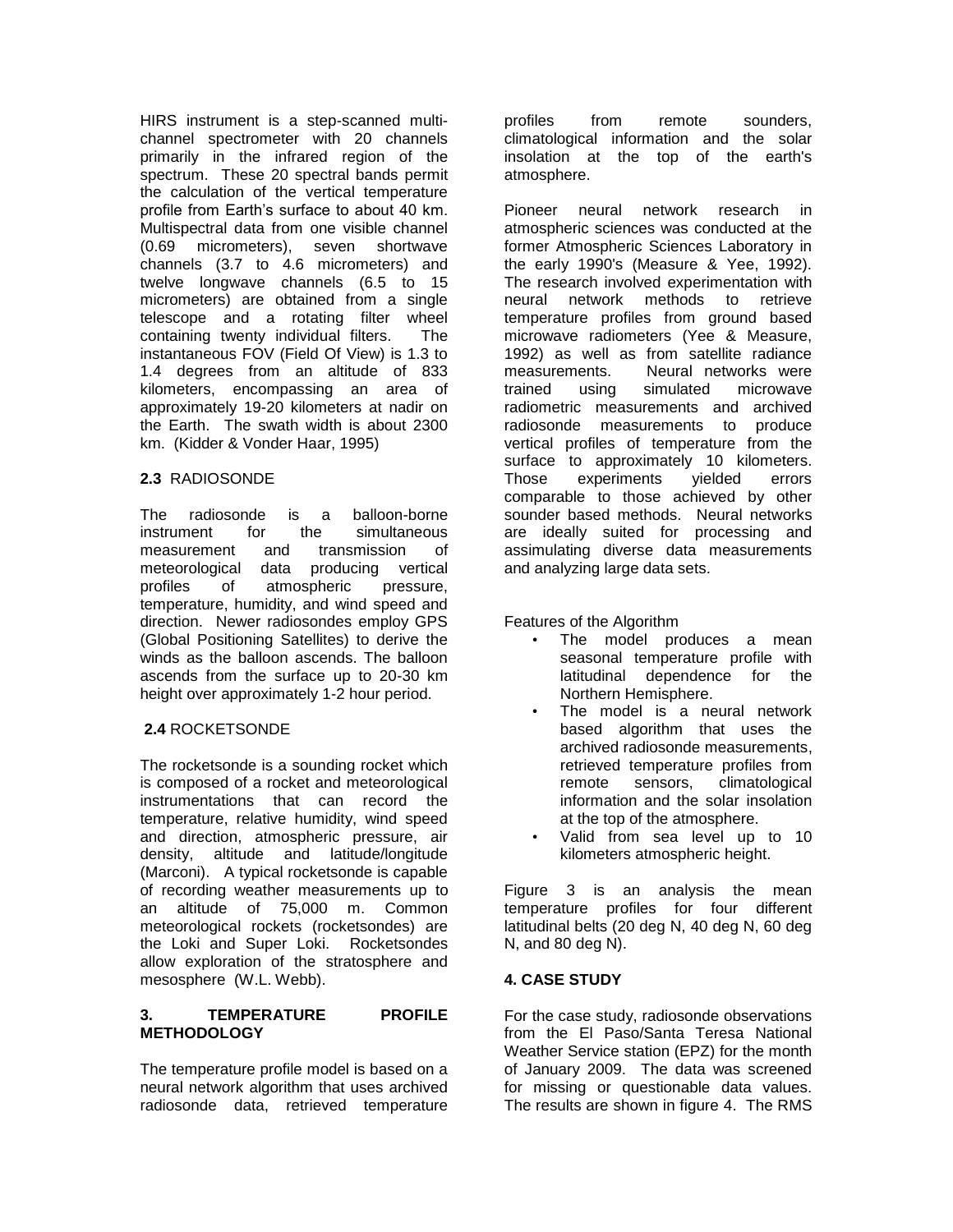error between the model's mean temperature profile and the El Paso/Santa Teresa NWS mean temperature profile for January 2009 was 2.2 degrees Celsius. The RMS error between the standard profile and the El Paso/Santa Teresa January 2009 mean temperature profile was 6.5 degrees Celsius.



Figure 4. Comparison between model mean temperature for 30 degrees latitude and the mean temperature profile for January 2009 (EPZ station).

#### **5. CONCLUSION**

Latitudinal variations of the mean temperature profiles are shown to be significant. Modern day aeronautic and aerospace applications require more accurate mean temperature profiles than one, all-season standard atmosphere. For the test case the RMS error between the model and the mean temperature profile for the El Paso/Santa Teresa NWS station (Jan 2009) was 2.2 deg Celsius. The RMS error between the US Standard Atmosphere temperature profile and the El Paso/Santa Teresa station (Jan 2009) was 6.5 deg Celsius.

The investigators have proposed an augmentation of the standard atmosphere that can be used for atmospheric research, aerospace vehicle analysis and aircraft performance.

# RECOMMENDATIONS

• Collect and assemble climatological temperature profiles for other latitudinal belts for the different seasons to compile more complete data sets.

• Perform test and evaluation at other geographical locations

• Perform sample tests to determine value to the aeronautic and aerospace community

• Investigate broader applications of the model

#### **REFERENCES**

Hayden, C.M. and T.J. Schmit, 1994: GOES-I temperature and moisture retrievals and associated gradient wind estimates. Proceedings of the Seventh Conference on Satellite Meteorology and Oceanography, June 6-10, 1994, Monterey, CA, Amer. Meteor. Soc., 477-480.

Kidder, S and T.H. Vonder Haar, 1995, An Introduction to Satellite Meteorology, Academic Press, New York.

Marconi, Elaine M. (12 April 2004). "What is a Sounding Rocket?". Research Aircraft. NASA..

Measure, E. and Y. Yee, 1992, "Retrieval of Atmospheric Temperature Profiles from Combined Surface and Satellite Measurements of Microwave Radiance using a Neural Network", International Symposium on Spectral Sensing Research, 15-20 Nov, 1992, ISSSR, Kauai, HI.

Menzel, P. (1995). Introducing the GOES-8 Sounder, Web page at: zeta.lerc.nasa.gov/goes /mosaic/G8.HTM.

Radiometrics, TP/WVR-2000 Temperature Profiling and Water Vapor Radiometer, Radiometrics Corporation, Boulder, CO, 1997.

Testimony of James LaBelle, Chief Northwest Field Office, National Transportation Safety Board before the transportation Subcommittee, Committee on Appropriations, United States Senate Regarding Aviation Safety in Alaska, December 14, 1999.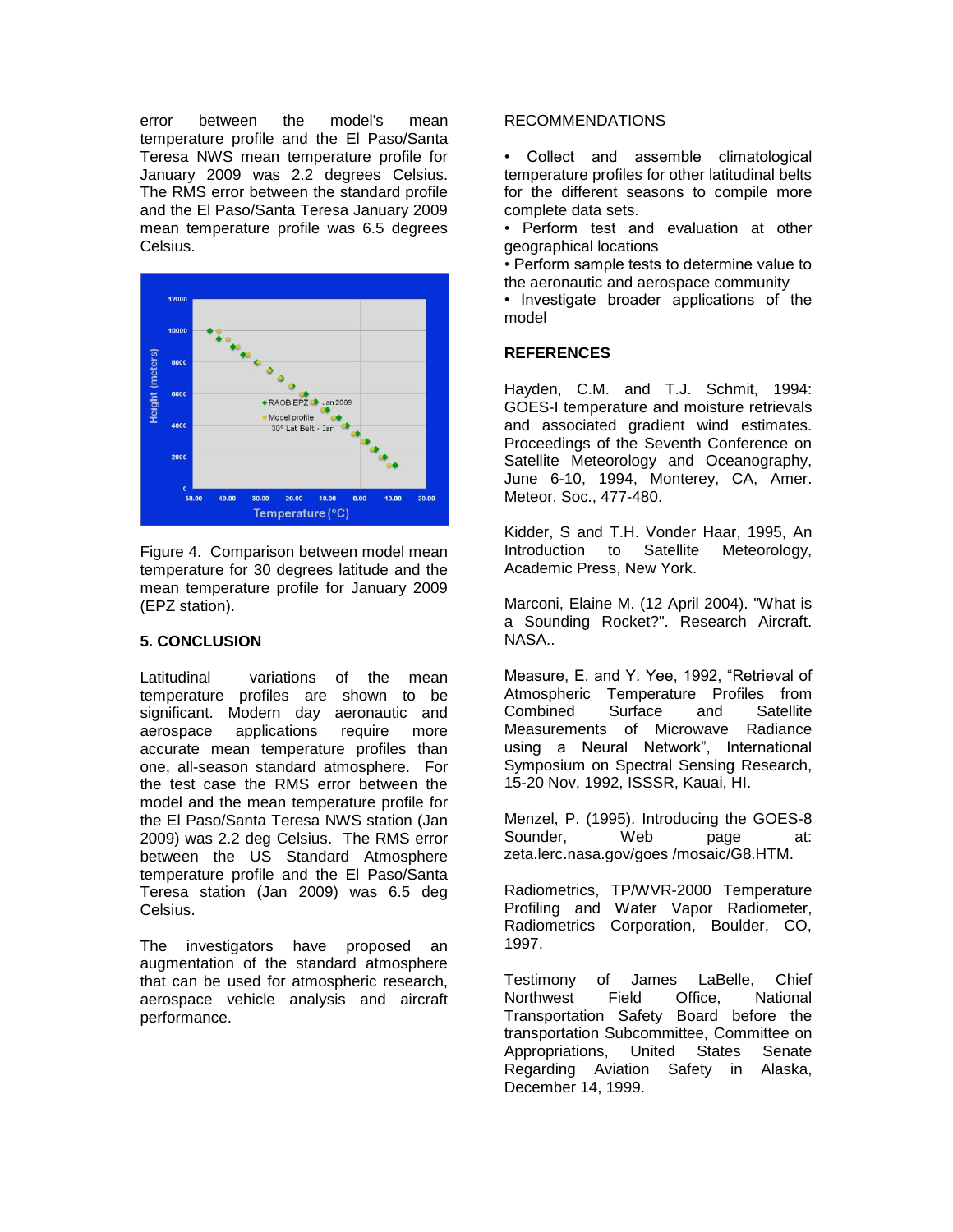U.S. Extension to the ICAO Standard Atmosphere, U.S. Government Printing Office, Washington, D.C., 1958.

U.S. Standard Atmosphere, 1962, U.S. Government Printing Office, Washington, D.C., 1962.

U.S. Standard Atmosphere Supplements, 1966, U.S. Government Printing Office, Washington, D.C., 1966.

U.S. Standard Atmosphere, 1976, U.S. Government Printing Office, Washington, D.C., 1976 (Linked file is 17 MiB).

Webb, W.L., "Structure of the Stratosphere and Mesosphere", International Geophysics Series, Vol 9, Academic Press, New York, 1966.

Yee, Y. and E.M. Measure, 1992, "A Neural Network for Retrieval of Indirectly Measured Information", Atmospheric Propagation and Remote Sensing Conference, 20-24 April, 1992, SPIE, Orlando, FL.

| <b>MET SENSOR</b> | <b>METEOROLOGICAL</b>    | <b>MEASUREMENT</b>   | <b>RANGE</b>           |
|-------------------|--------------------------|----------------------|------------------------|
|                   | <b>MEASUREMENT</b>       | <b>METHOD</b>        |                        |
|                   |                          |                      |                        |
| Microwave         |                          | Ground-based,        | near surface to 10 km. |
| Radiometer        | Temperature              | Remote Sensing,      | vertical               |
|                   |                          | Continuous sampling  |                        |
|                   |                          | (minutes)            |                        |
| Rocketsonde       | Temperature, Pressure,   | Rocket point         | as high as 1000 km     |
|                   | Relative Humidity,       | measurements,        | depending on the       |
|                   | Winds                    | Continuous sampling  | boosters               |
|                   |                          | (minutes, seconds)   |                        |
| Sounders on GOES  | Inferred temperature and | Satellite-based.     | Top of Atmosphere to   |
| Satellite         | winds from               | Remote Sensing,      | Surface depending on   |
|                   | Infrared/Microwave       | Geostationary,       | the spectral channel   |
|                   | Radiances                | Hemispheric sampling |                        |
|                   |                          | (hourly)             |                        |
| Sounders on NOAA  | Inferred temperature and | Satellite-based.     | Top of Atmosphere to   |
| Satellite         | winds from               | Remote Sensing,      | Surface depending on   |
|                   | Infrared/Microwave       | Polar Orbiting,      | the spectral channel   |
|                   | Radiances                | 1-2 passes/day       |                        |
| Radiosonde        | Temperature, Pressure,   | Balloon-based,       | Ascension from surface |
|                   | Relative Humidity,       | Point measurement,   | to typically 40 km     |
|                   | Winds                    | 2 Launches/day       | depending on wind      |
|                   |                          | operationally        | drift                  |

Table 1. Table of meteorological sensors for atmospheric temperature measurements